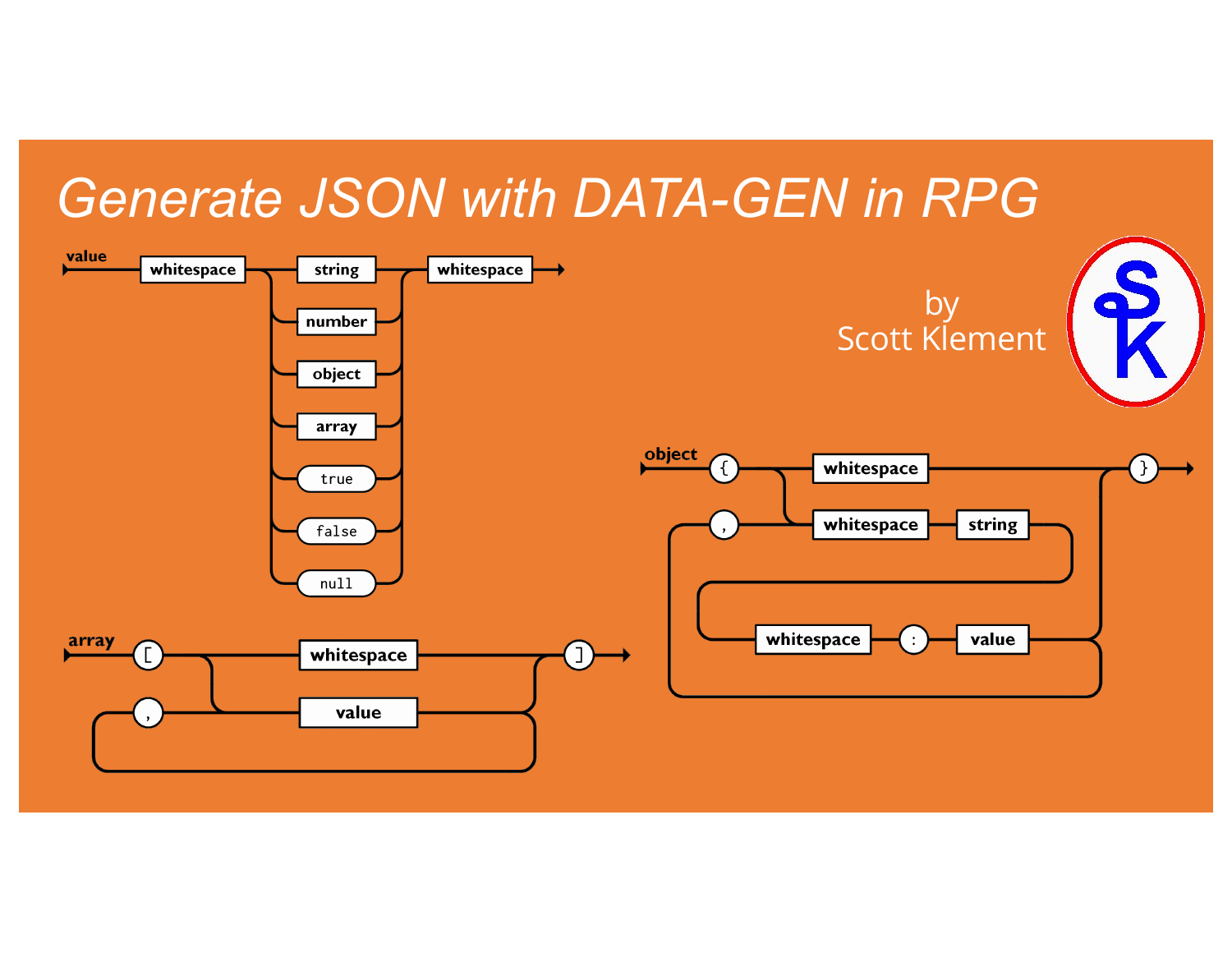

This session assumes you want to create a JSON document in RPG.

For example:

```
{
 "name": "Scott Klement",
  "street": "8825 S Howell Avenue Ste 301",
  "city": "Oak Creek",
 "state": "WI",
  "postal": "53154"
}
```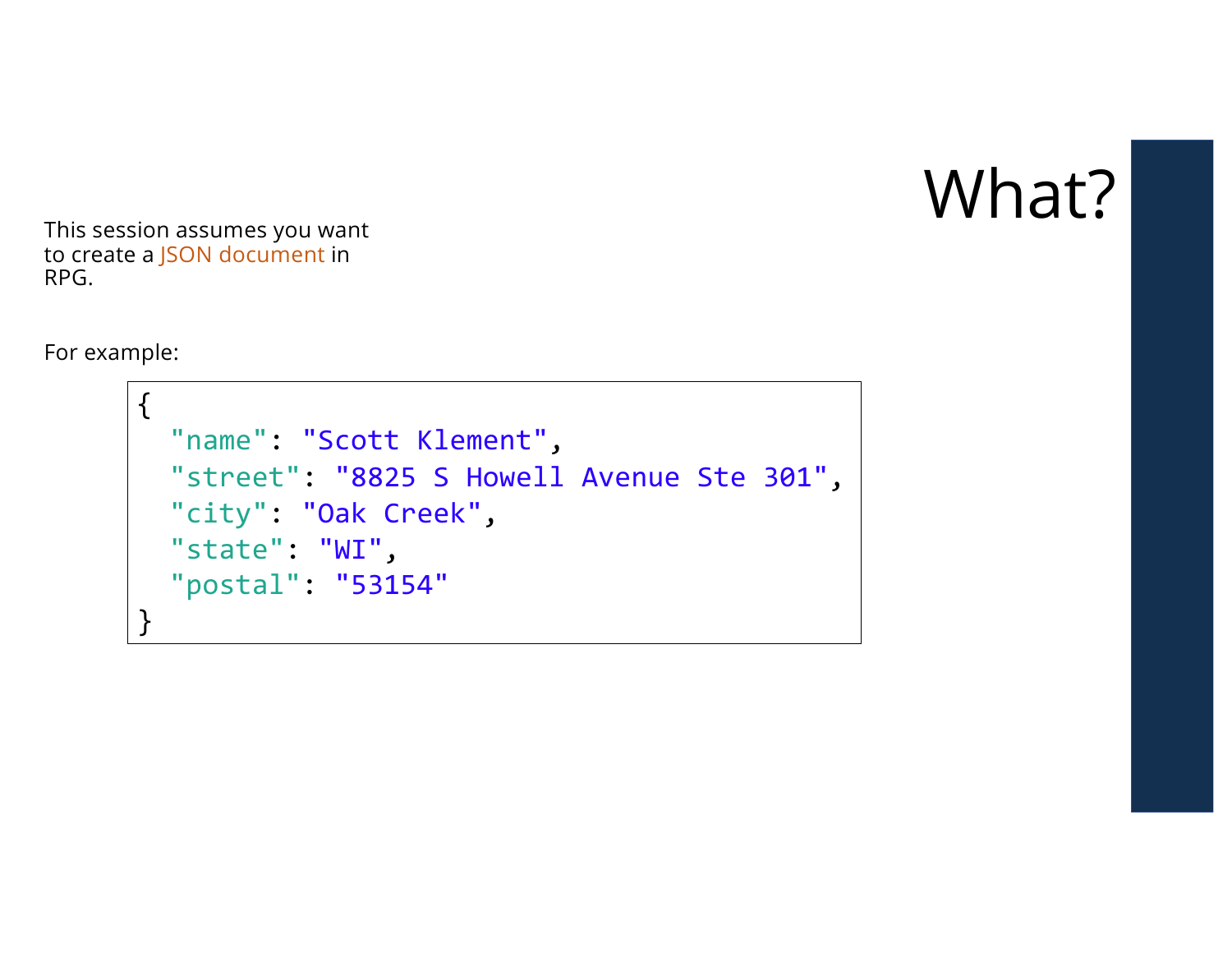#### How?

It's easy with the DATA-GEN opcode.

```
dcl-s Json varchar(1000);
dcl-ds address qualified;
  name varchar(30) inz('Scott Klement');
 street varchar(30) inz('8825 S Howell Avenue Ste 301');
 city varchar(20) inz('Oak Creek');
 state char(2) inz('WI');
 postal varchar(10) inz('53154');
end-ds;
DATA-GEN address %DATA(Json) %GEN('YAJLDTAGEN');
```
Yeah. It's easy. DATA-GEN put the document in the **Json** variable.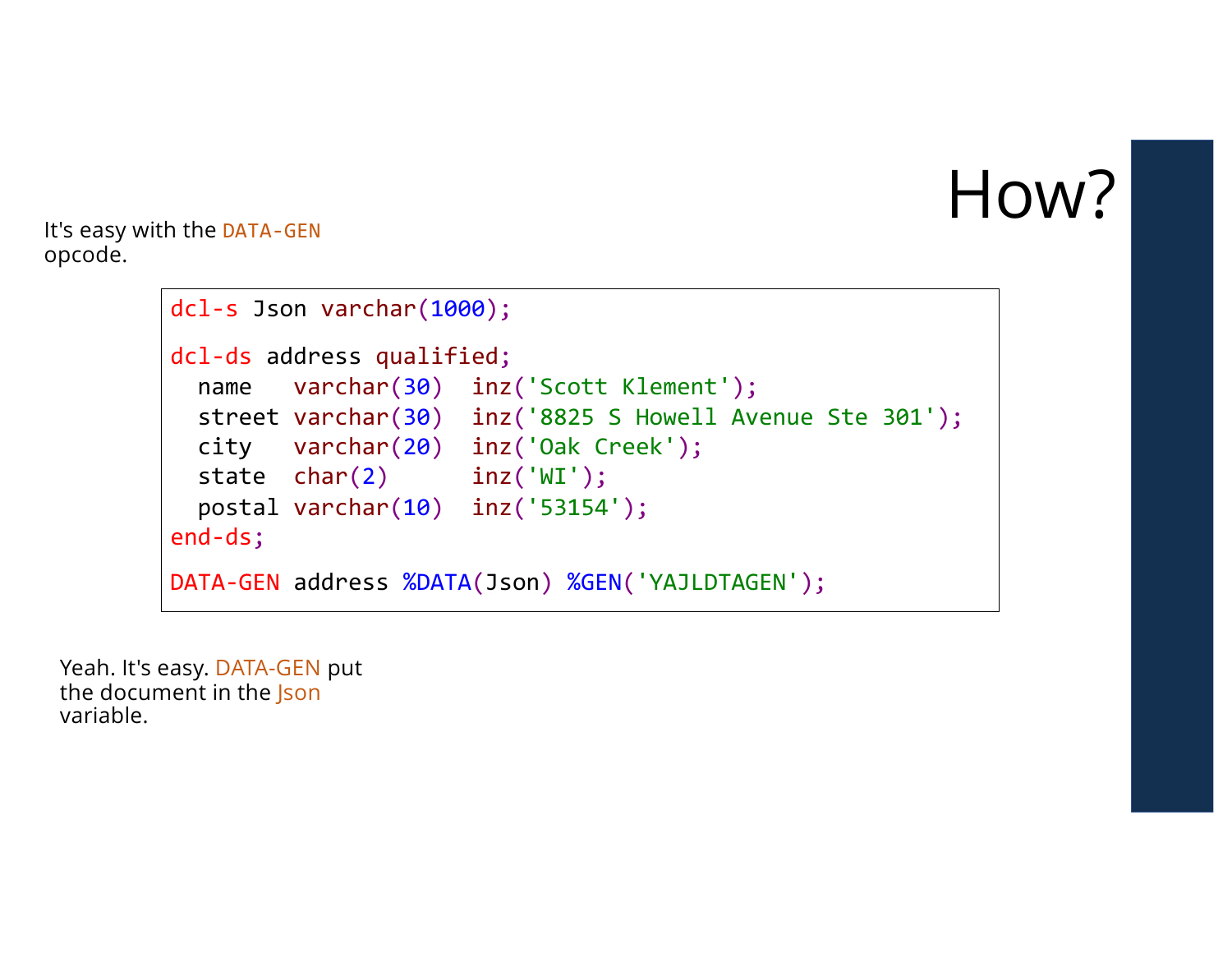Each JSON thing has an RPG  $W$ equivalent.

DATA-GEN makes the JSON thing from the RPG thing.

```
{
  "sub field 1": 123.45,
  "sub field 2": "string goes here",
  "accepted": true,
  "days open": [ "Monday", "Wednesday", "Friday" ]
}
```

| <b>Characters</b>       | <b>Json Meaning</b>     | <b>RPG Equivalent</b>          |
|-------------------------|-------------------------|--------------------------------|
| "string goes here"      | <b>Character string</b> | <b>CHAR or VARCHAR</b>         |
| 123.45                  | Number                  | Packed, Zoned, Int, Float, etc |
| true                    | Boolean (true or false) | Indicator (*ON or *OFF)        |
| $\{$ "field": "value" } | Object                  | Data Structure                 |
| [1, 2, 3]               | Array                   | <b>DIM</b>                     |

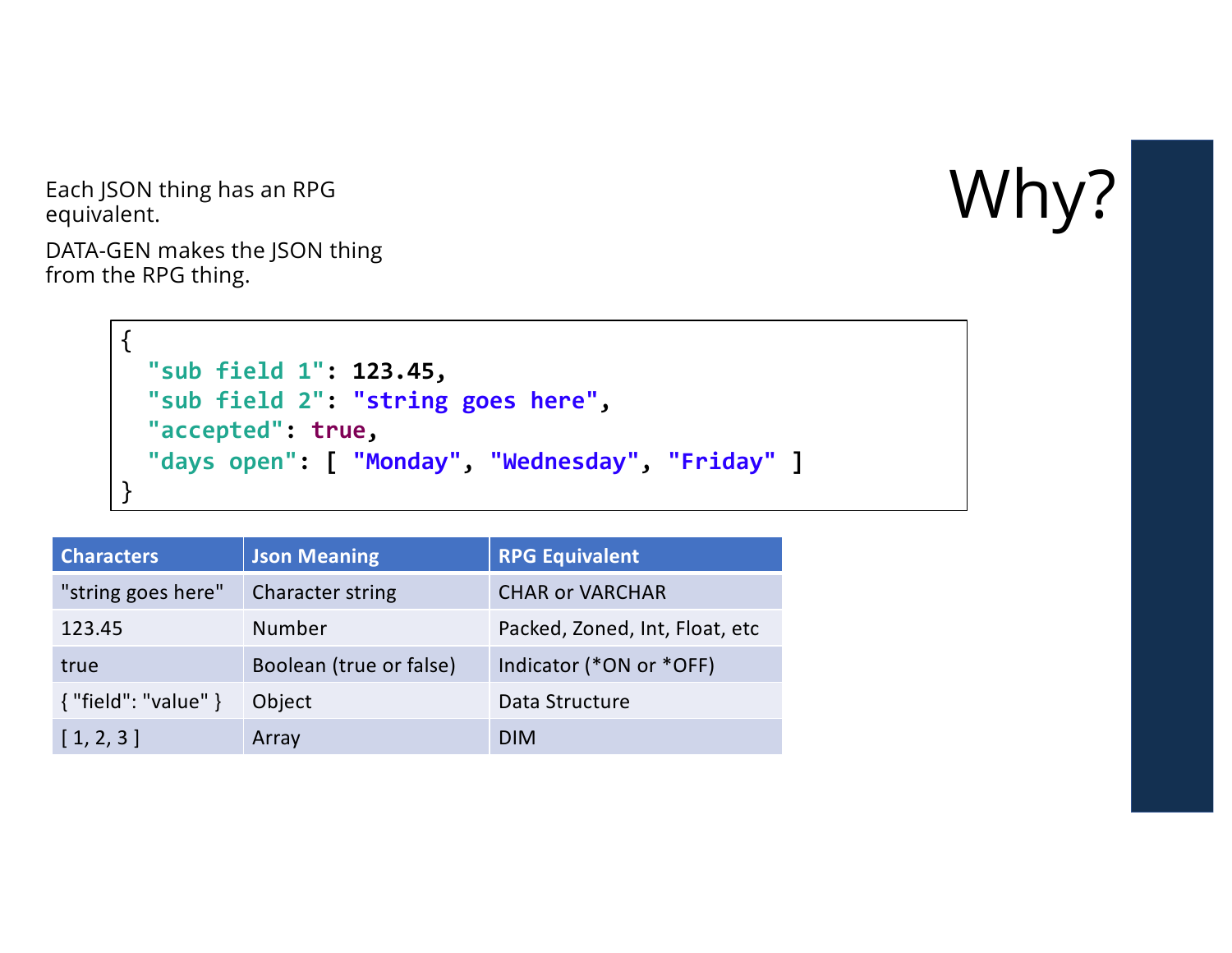#### *That title slide, again.*

value object whitespace string whitespace whitespace number whitespace string object array whitespace value  $\div$ true false *Notice that they refer to each other because they can be nested.*  $null$ array whitespace

*All of my examples so far have* 

*been objects.*

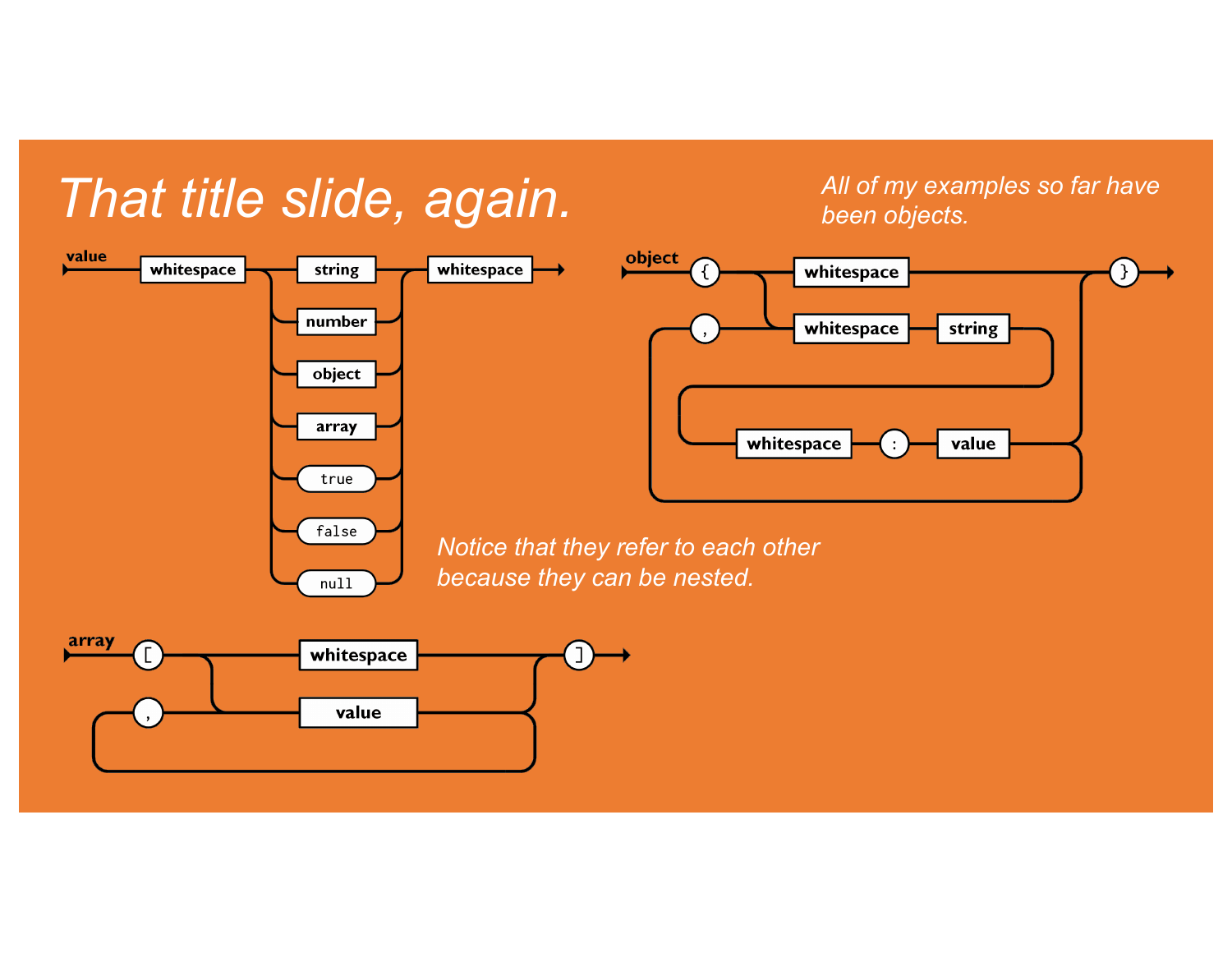things.

# Makes JSON things from RPG<br>things.<br> **Look Again**

DATA-GEN address %DATA(Json) %GEN('YAJLDTAGEN');



| <b>Characters</b>          | <b>Json Meaning</b>     | <b>RPG Equivalent</b>          |
|----------------------------|-------------------------|--------------------------------|
| "string goes here"         | <b>Character string</b> | <b>CHAR or VARCHAR</b>         |
| 123.45                     | Number                  | Packed, Zoned, Int, Float, etc |
| true                       | Boolean (true or false) | Indicator (*ON or *OFF)        |
| $\{$ "field": "value" $\}$ | Object                  | Data Structure                 |
| [1, 2, 3]                  | Array                   | <b>DIM</b>                     |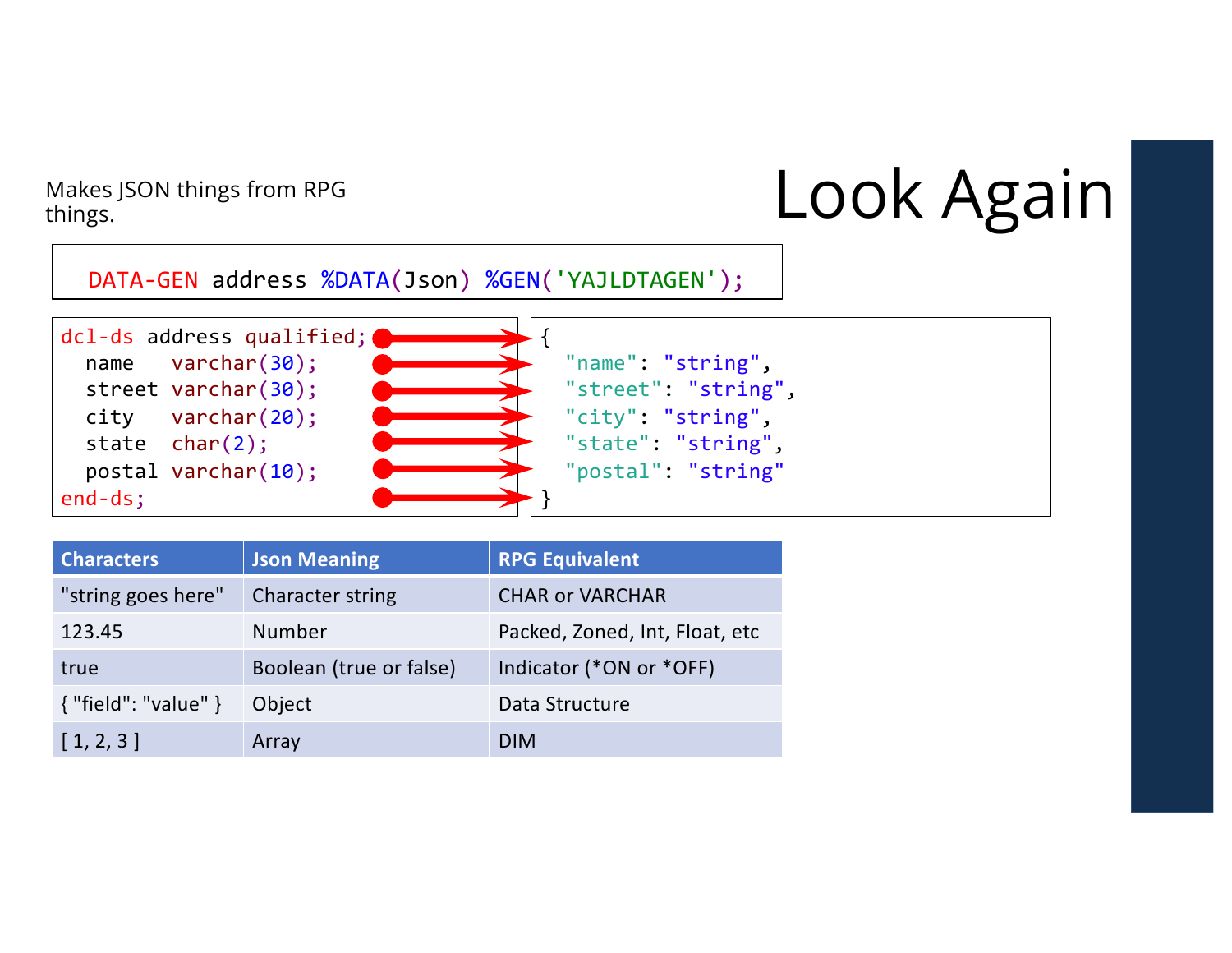mean and do.

#### What the parts of DATA-GEN<br>
mean and de

DATA-GEN *source-variable* %DATA(*result {*: *options}*) %GEN(*generator {*: *options}*);

- source-variable: RPG variable (usually a data structure) to generate the structured document from.
- result: Specifies the result variable, either as a character variable (default) or as an IFS pathname to write to.
- result options: Space-separated list of options that control how RPG transfers data from your source variable into the result (more to come!)
- generator: Third-party program or service program that will generate the document. The generator is what determines the format of the document you're generating.
- generator options: Character literal or RPG variable that contains options used by the generator. The format of this variable is defined by the generator program and will be different for each generator you use.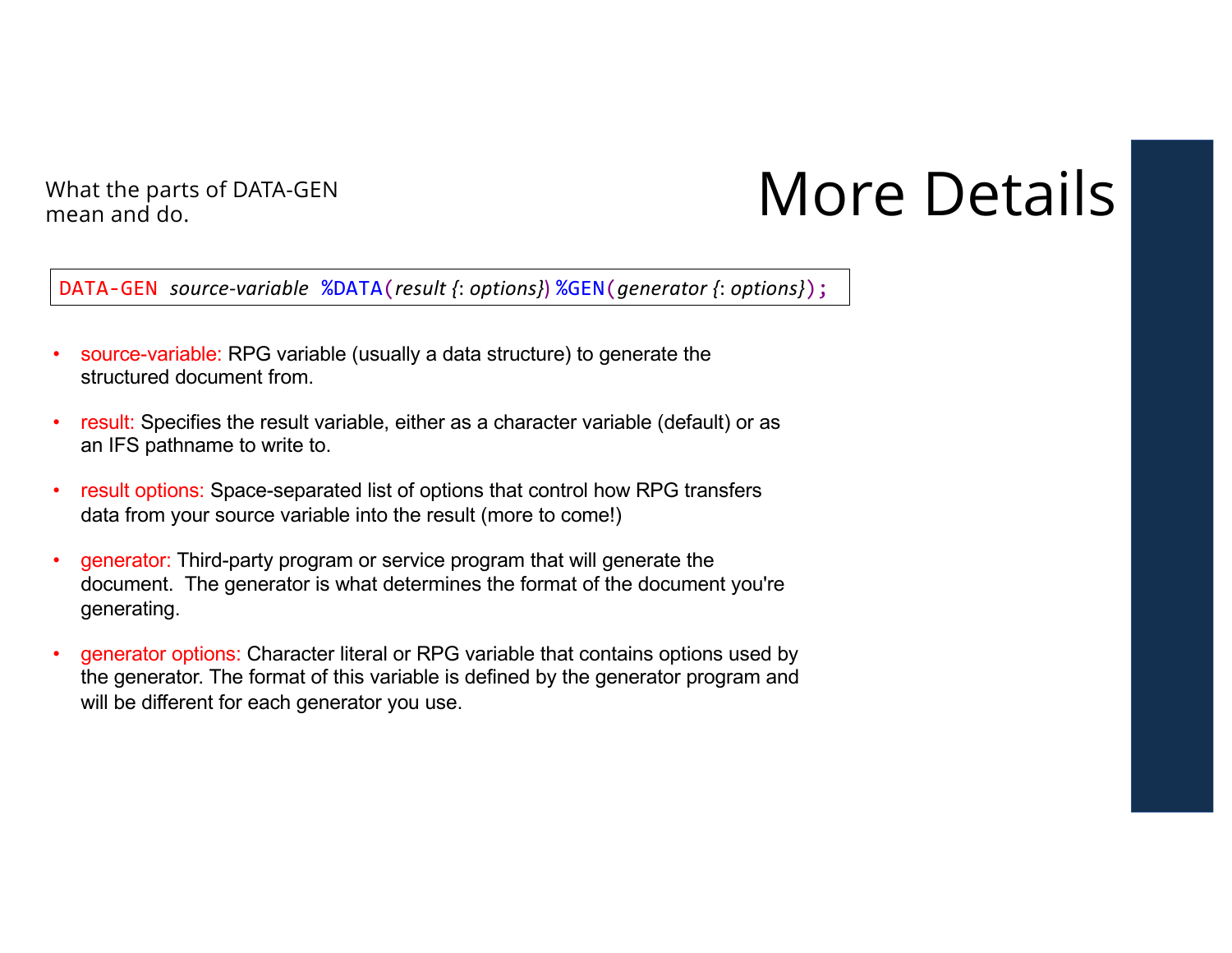Many options exist for %DATA. **Other Options** 

Here are the most commonly used ones.

- doc controls where the document is generated string (default) or file.
- countprefix control the number of specified elements generated
- renameprefix lets you specify variables containing alternate names for subfields.

%DATA(myStmf:'put options here')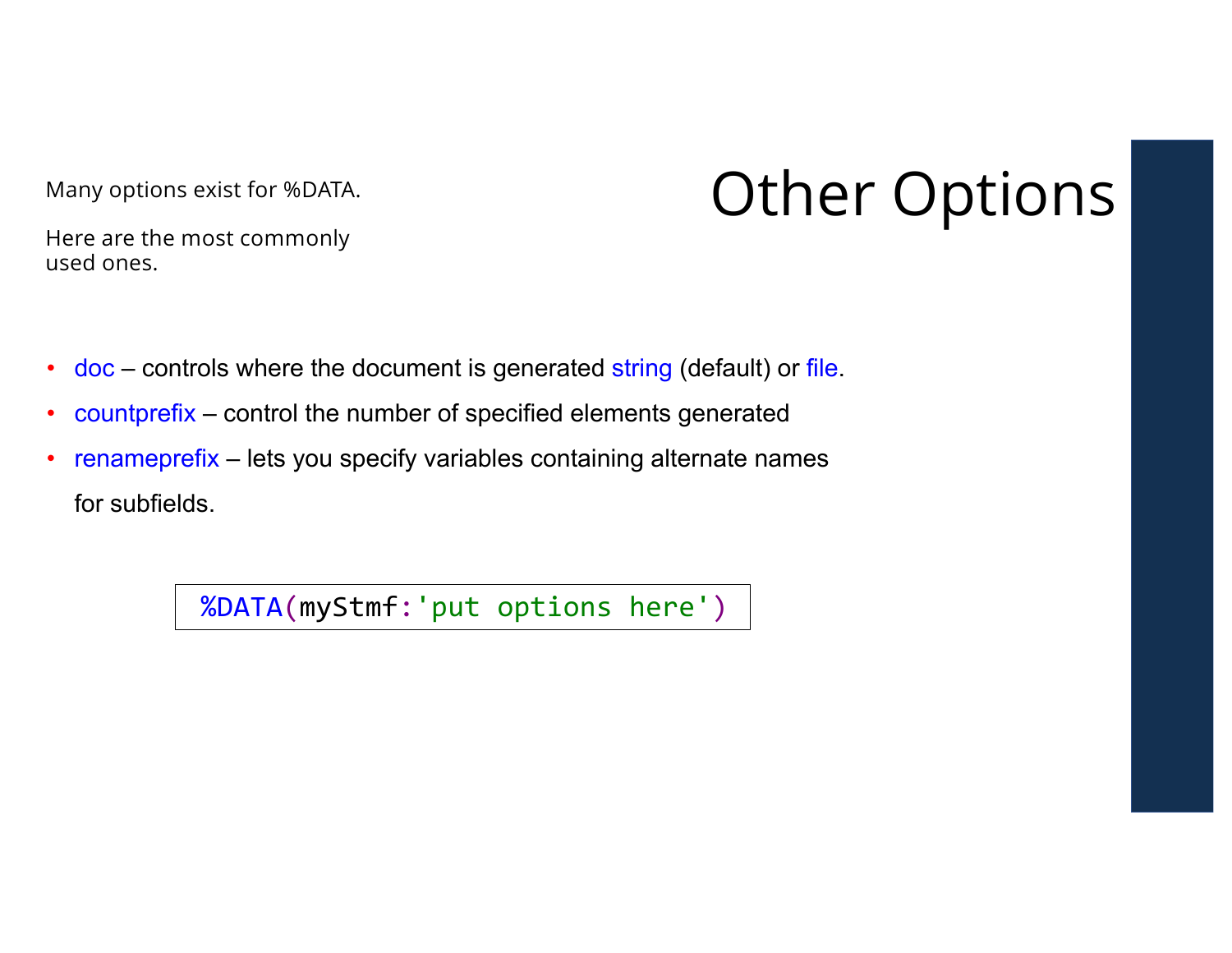doc=file changes the first parameter to %DATA to be an IFS<br>path name, then writes there.

## Writing a File

dcl-s MyFile varchar(100);

MyFile = '/home/scott/address.json'; data-gen address %data(MyFile: 'doc=file') %gen('YAJLDTAGEN');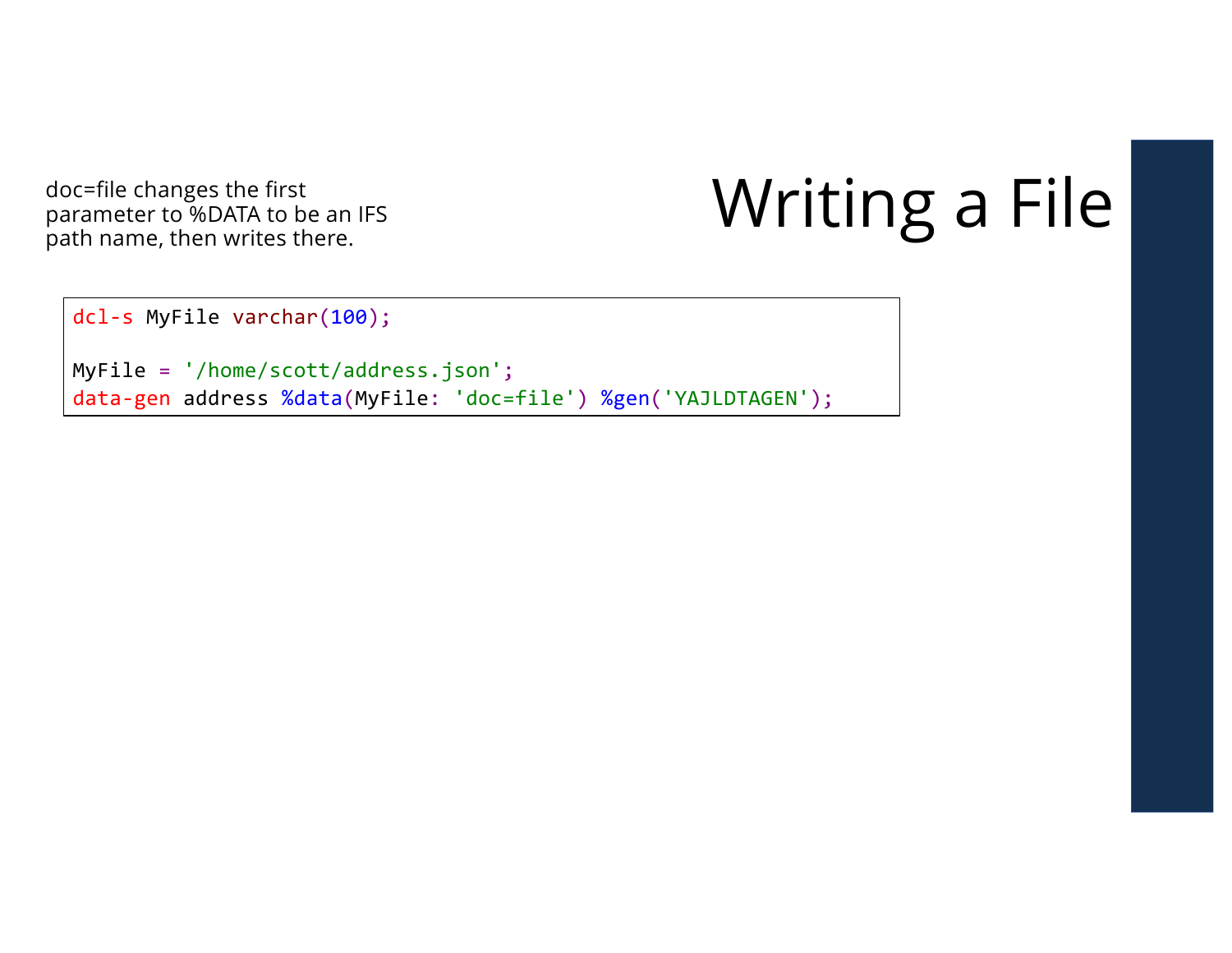How to deal with variable arrays? Example: An invoice has a variable number of items on it.

#### Variable Length Arrays

```
{
 "items": [
   { "itemNo": 1001, "desc": "Some Description", "qty": 12, "price": 51.99 },
   { "itemNo": 1002, "desc": "Second Description", "qty": 6, "price": 94.10 },
   { "itemNo": 1003, "desc": "Third Description", "qty": 20, "price": 12.00 },
   { "itemNo": 1004, "desc": "Silly Things", "qty": 104, "price": 3.75 },
   { "itemNo": 1005, "desc": "Some other things", "qty": 3, "price": 101.06 }
  ]
}
```

```
dcl-ds invoice qualified;
 dcl-ds items dim(999);
   itemNo packed(5: 0);
    desc varchar(30);
   qty packed(5: 0);
   price packed(7: 2);
 end-ds;
end-ds;
```
A DS like this would be a problem. It would output 999 elements.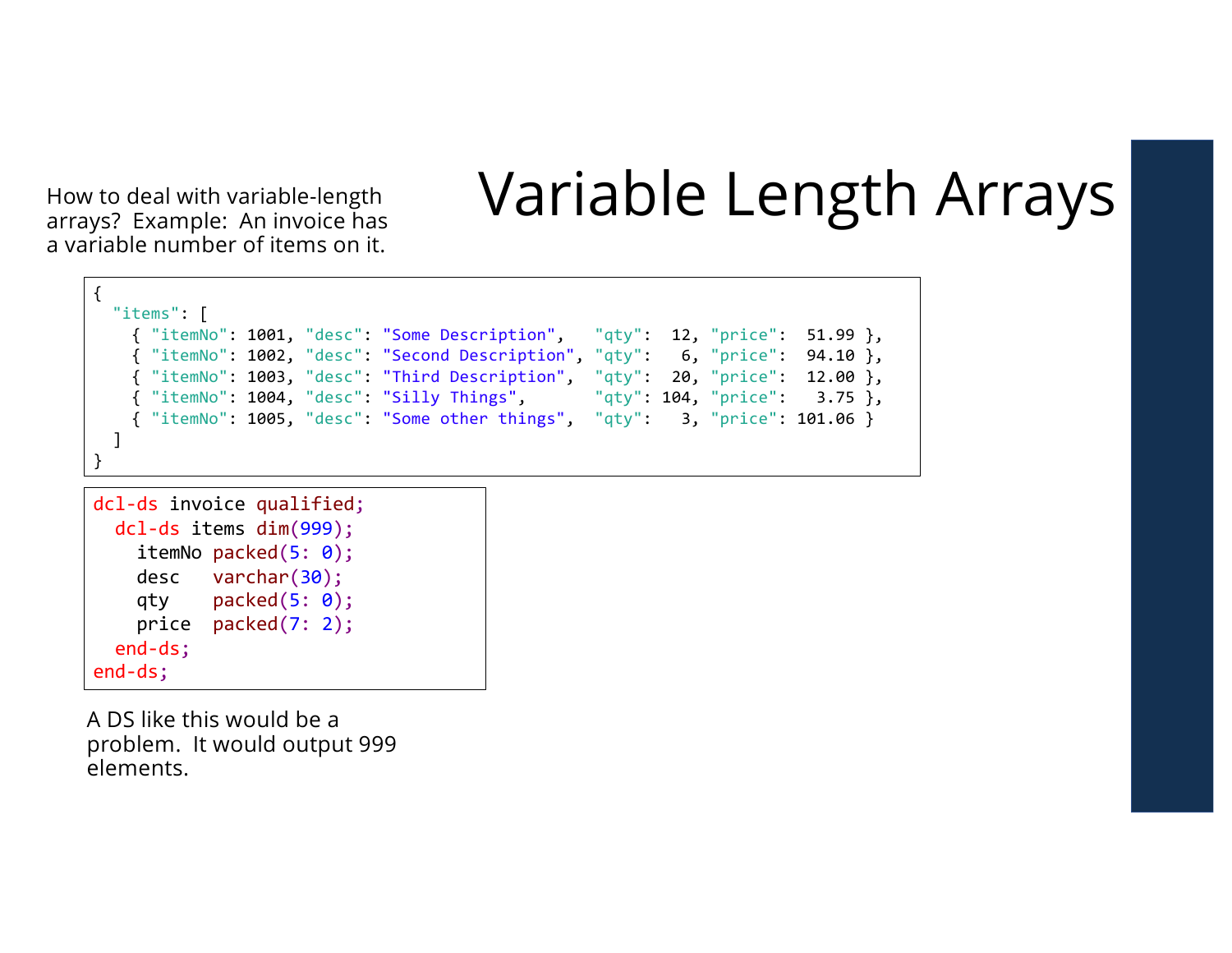#### CountPrefix

How to deal with variable arrays? Example: An invoice has a variable number of items on it.

```
dcl-ds invoice qualified;
 num items int(10);
 dcl-ds items dim(999);
    itemNo packed(5: 0);
    desc varchar(30);
    qty packed(5: 0);
   price packed(7: 2);
  end-ds;
end-ds;
MyFile = '/home/scott/invoice.json';
{
  "items": [
    { "itemNo": 1001, "desc": "Some Description", "qty": 12, "price": 51.99 },
    { "itemNo": 1002, "desc": "Second Description", "qty": 6, "price": 94.10 },
    { "itemNo": 1003, "desc": "Third Description", "qty": 20, "price": 12.00 },
   { "itemNo": 1004, "desc": "Silly Things", "qty": 104, "price": 3.75 },
    { "itemNo": 1005, "desc": "Some other things", "qty": 3, "price": 101.06 }
  ]
}
                                           Any DS subfield prefixed by 
                                           num_ will be the count of 
                                           another element.
```
data-gen invoice %data(MyFile: 'doc=file countprefix=num ') %gen('YAJLDTAGEN');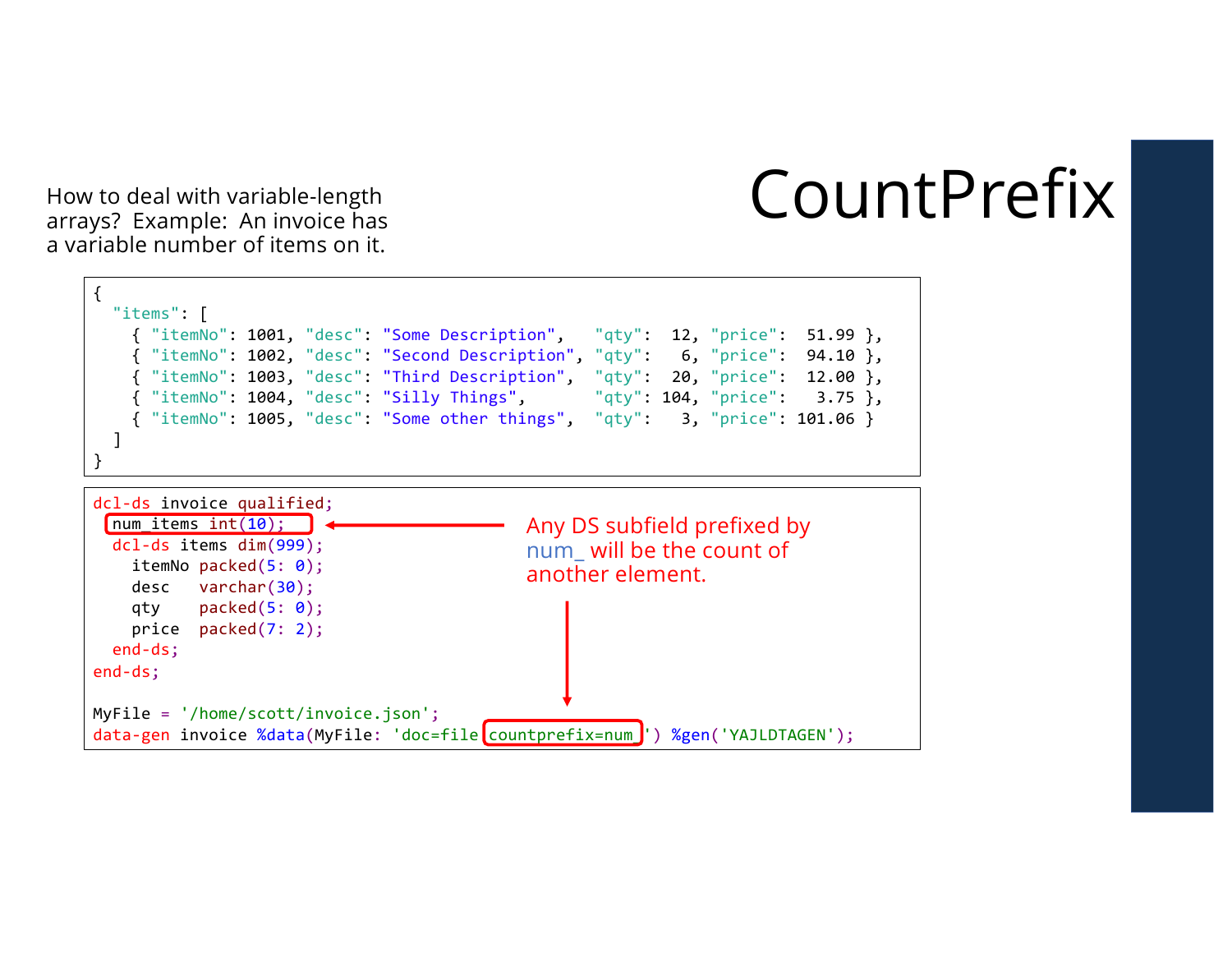document isn't a possible RPG field name…

```
{
  "customer name": "string",
  "street address": "string",
  "city": "string",
  "state": "string",
  "postal": "string"
}
```
This will NOT work; RPG doesn't allow spaces or quotes in a variable name:

```
dcl-ds address qualified;
 "customer name" varchar(30);
 "street address" varchar(30);
  city varchar(20);
  state char(2);
  postal varchar(10);
end-ds;
```
#### When a name in a JSON<br>document isn't a possible RPG<br> **Special NameS**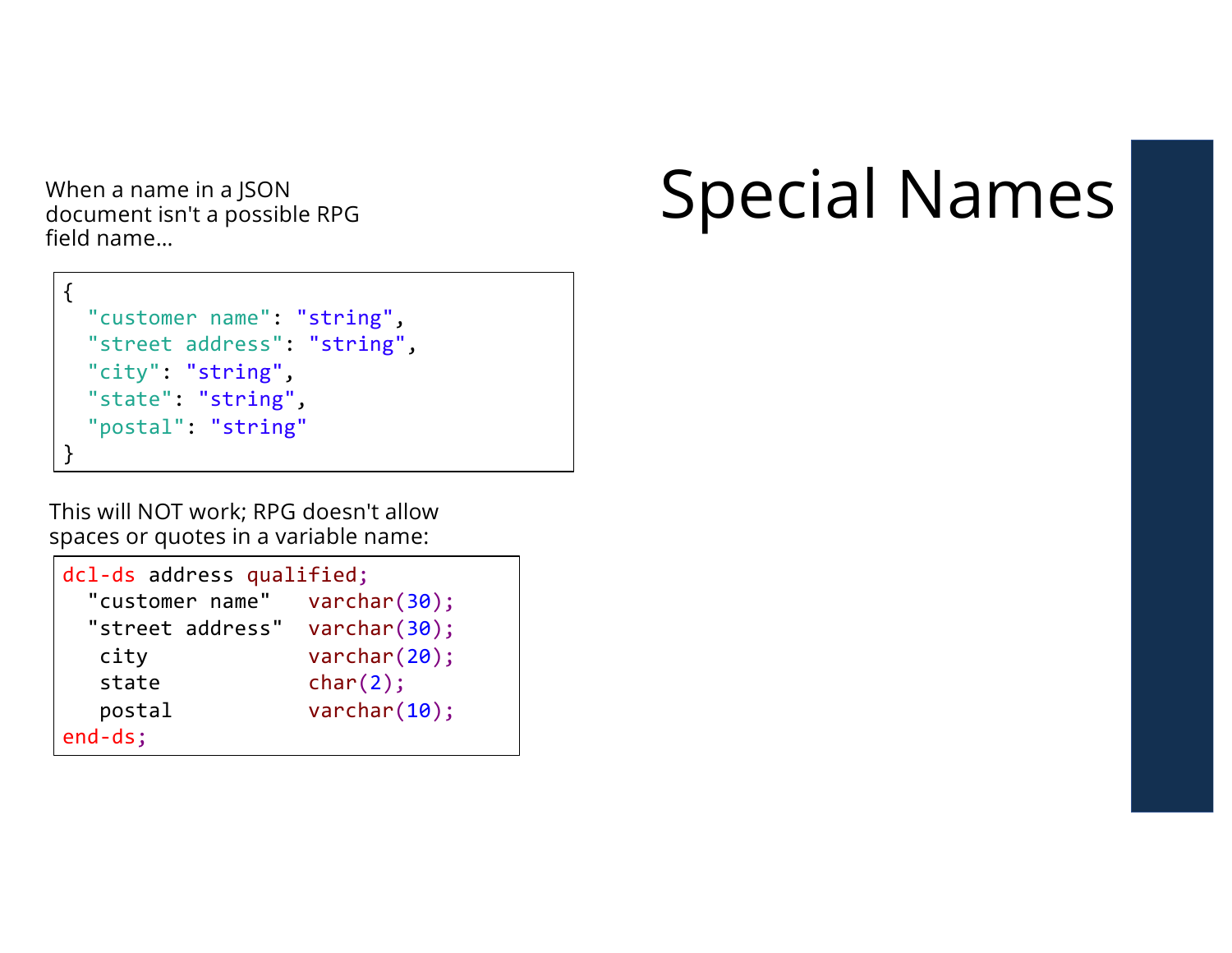document isn't a possible RPG field name…

## When a name in a JSON  $\mathsf{Remain}$   $\mathsf{Remain}$   $\mathsf{Remain}$



Anything prefixed by name\_ controls the output name of the variable.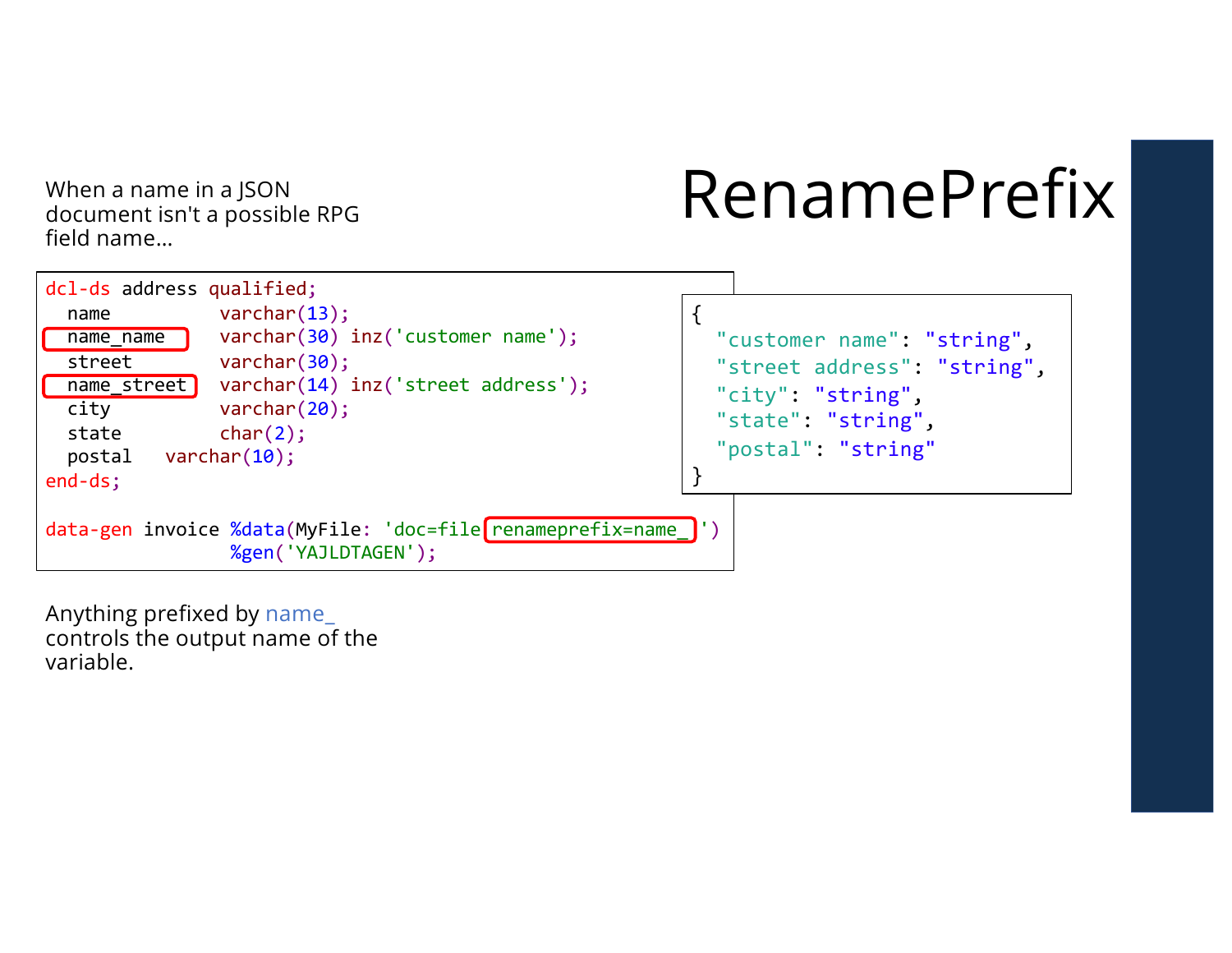## More Options

- There are other configuration options you can use -- these were the most common ones.
- JSON is not the only option. Can do others, XML, YAML, HTML, more.
- YA JLDTAGEN is not the only option.
- You can even write your own.